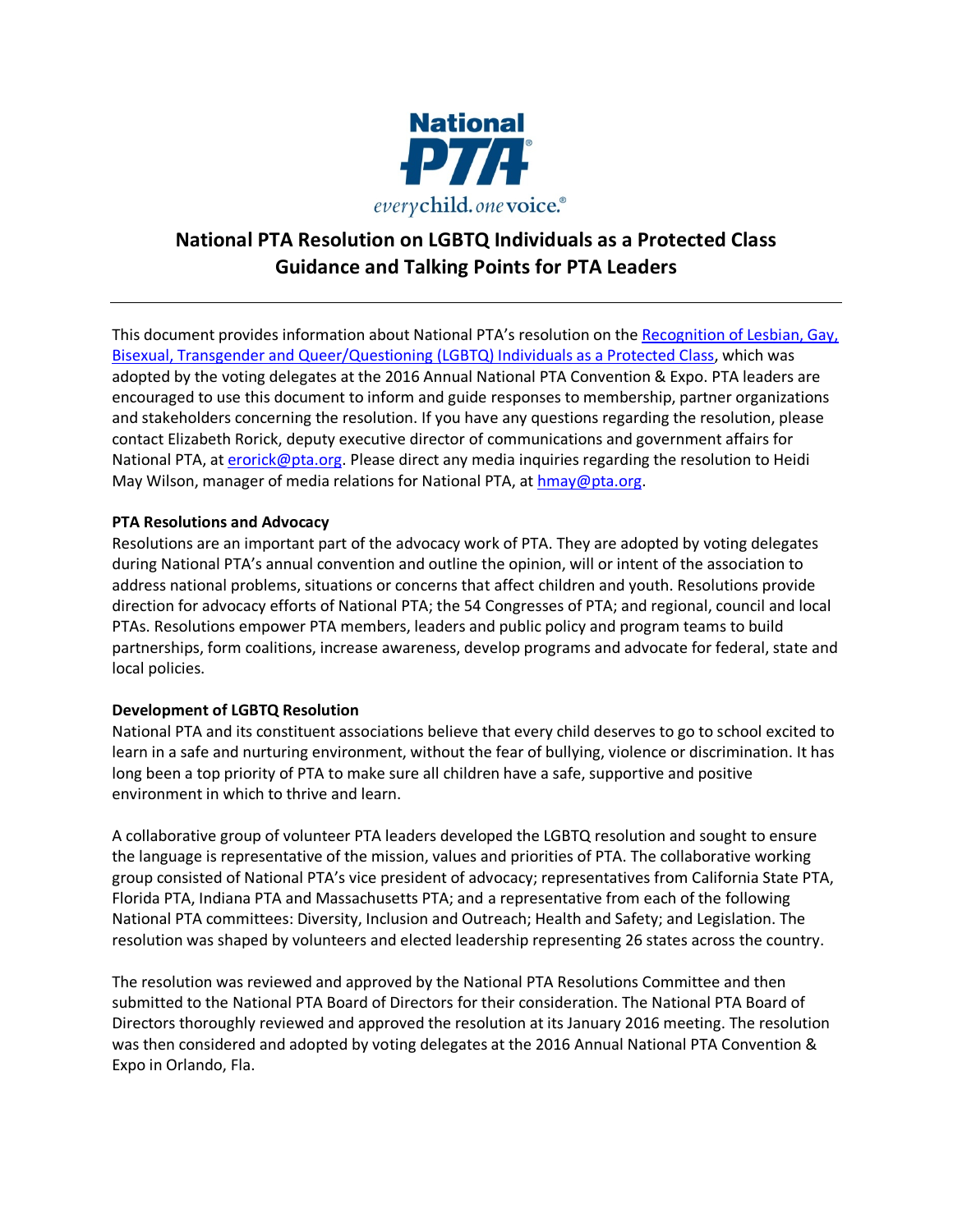#### **Rationale for LGBTQ Resolution**

National PTA believes that schools should be a safe, supportive and respectful environment for all students. However, lesbian, gay, bisexual, transgender and queer/questioning (LGBTQ) students are more likely than their peers to be bullied, feel unsafe in school and skip school due to safety concerns. Within this climate of hostility, one in six LGBTQ youth report being physically assaulted within the past year because of their real or perceived sexual orientation or gender identity. Additionally, LGBTQ students are two to four times more likely to commit suicide than their non-LGBTQ peers. While more thorough studies are needed regarding the risks of suicide among transgender youth, one study of 55 transgender youth found that approximately 25% reported suicide attempts. Additionally, the National Transgender Discrimination Survey found that 41% reported attempting suicide compared to 1.6% of the general population. The rate rose to 55% of transgender individuals who were harassed or bullied in school. It is clear that there is a most urgent need for explicit protection for these youth under federal law to create safe and affirming learning environments.

### **Terminology**

In order to clarify terms used throughout this document, below are commonly accepted definitions related to sex and gender from the American Psychological Association (APA), the National Association of School Psychologists (NASP) and the Human Rights Campaign.

*Sex assigned at birth:* Refers to indication of male or female on one's birth certificate based on physical attributes such as chromosomes, hormone prevalence and external and internal anatomy.

*Gender:* Refers to the socially constructed roles, behaviors, activities and attributes that a given society considers appropriate for boys and men or girls and women. These influence the ways that people act, interact and feel about themselves. While aspects of sex—male or female—are similar across different cultures, aspects of gender may differ.

*Sexual orientation*: Refers to the sex of those to whom one is sexually and romantically attracted. Categories of sexual orientation typically have included attraction to members of one's own sex (gay men or lesbians), attraction to members of the opposite sex (heterosexuals) and attraction to members of both sexes (bisexuals).

*Gender identity:* Refers to "one's sense of oneself as male, female or transgender" (APA, 2006). When one's gender identity and sex assigned at birth are not congruent, the individual may identify as transgender or as another non-gender conforming identity. A person's gender identity is distinct from sexual orientation.

*Transgender*: Refers to having a gender identity that differs from one's sex assigned at birth. Being transgender does not imply any specific sexual orientation. Therefore, transgender people may identify as straight, gay, lesbian, bisexual, etc.

## **Recent Interpretation of Federal Law on Sex-Based Discrimination, Sexual Orientation and Gender Identity**

Existing federal statutes address discrimination on the protected classes of race, color, sex, religion, disability and national origin; however, federal nondiscrimination laws do not explicitly include sexual orientation or gender identity. As a result, there is limited legal recourse for LGBTQ youth and parents who have experienced discrimination based on their sexual orientation or gender identity.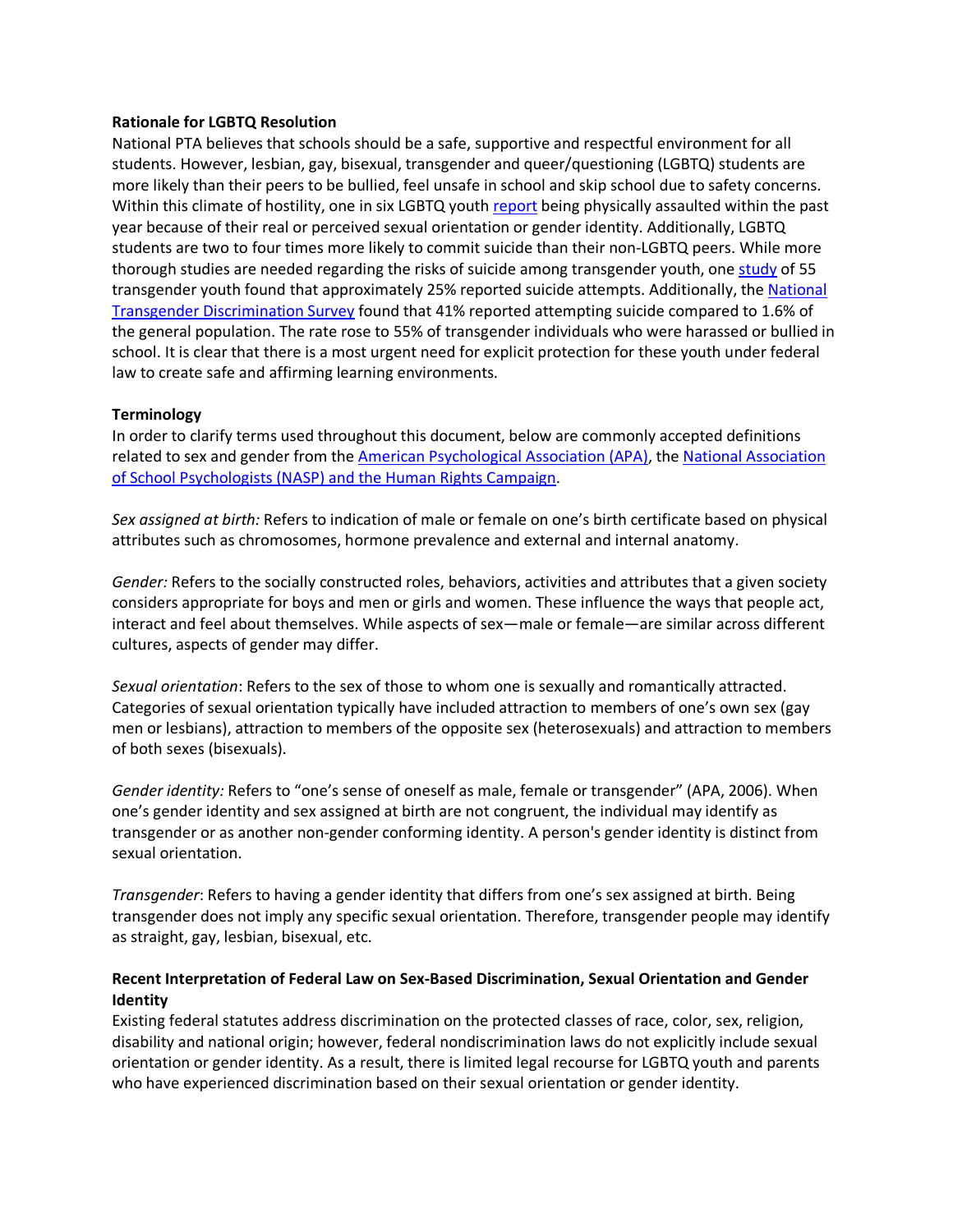The U.S. Departments of Justice and Education have issued interpretations of Title VII of the Civil Rights Act of 1964 and Title IX of the Education Amendments of 1972 to include sexual orientation and gender identity under the protected class of sex and are enforcing the law under that interpretation. While these interpretations should guide responses from state and local entities, guidance released on the matter is non-binding and does not provide full protections and/or supports under federal law.

## Title VII

Title VII of the Civil Rights Act of 1964 (Title VII) is a federal law that prohibits employers from discriminating against employees on the basis of sex, race, color, national origin and religion. In December 2014, the U.S. Department of Justice released guidance stating that under Title VII discrimination based on sex covers gender identity, including transgender status. The guidance came after several federal cases interpreted Title VII to include gender identity. The Equal Employment Opportunity Commission and federal courts have also interpreted sexual orientation discrimination to be an unlawful form of sex discrimination under Title VII.

# Title IX

Title IX addresses sex discrimination in educational institutions. Title IX states that "no person in the United States shall, on the basis of sex, be excluded from participation in, be denied the benefits of, or be subjected to discrimination under any education program or activity receiving federal financial assistance." Title IX requires that schools and education institutions treat all individuals equally, regardless of their sex.

In April 2014, the U.S. Department of Education released guidance clarifying that Title IX protects all students— including those who identify as lesbian, gay, bisexual and transgender (LGBT)—from sex discrimination, including sexual violence. The guidance further states that "Title IX's sex discrimination prohibition extends to claims of discrimination based on gender identity or failure to conform to stereotypical notions of masculinity or femininity." Similarly, the actual or perceived sexual orientation or gender identity of an individual facing sex discrimination or violence does not change a school's obligations under Title IX to treat all students equally.

In May 2016, the U.S. Departments of Education and Justice released joint guidance on public schools and districts' obligations under Title IX regarding transgender and gender diverse students. This guidance states that gender identity, including transgender status, is covered under the definition of sex-based discrimination, and therefore, schools and educational institutions receiving federal funds must not treat a transgender student differently from the way it treats other students of the same gender identity under the law.

Although the Departments of Justice and Education have issued guidance around federal statues protecting individuals and students from harassment and discrimination based on their sex, there are conflicting state laws and local policies across the country. This has led to confusion regarding the rights of students and the obligations of schools to protect LGBTQ students from bullying, harassment and discrimination. Despite the federal guidance issued, the absence of uniform state and local protections means that schools are not adequately equipped with the supports they need to protect LBGTQ youth.

### **Talking Points for PTA Leaders on LGBTQ Resolution**

• National PTA and its constituent associations have long believed that every child deserves to go to school excited to learn in a safe and nurturing environment, without the fear of bullying, violence or discrimination.